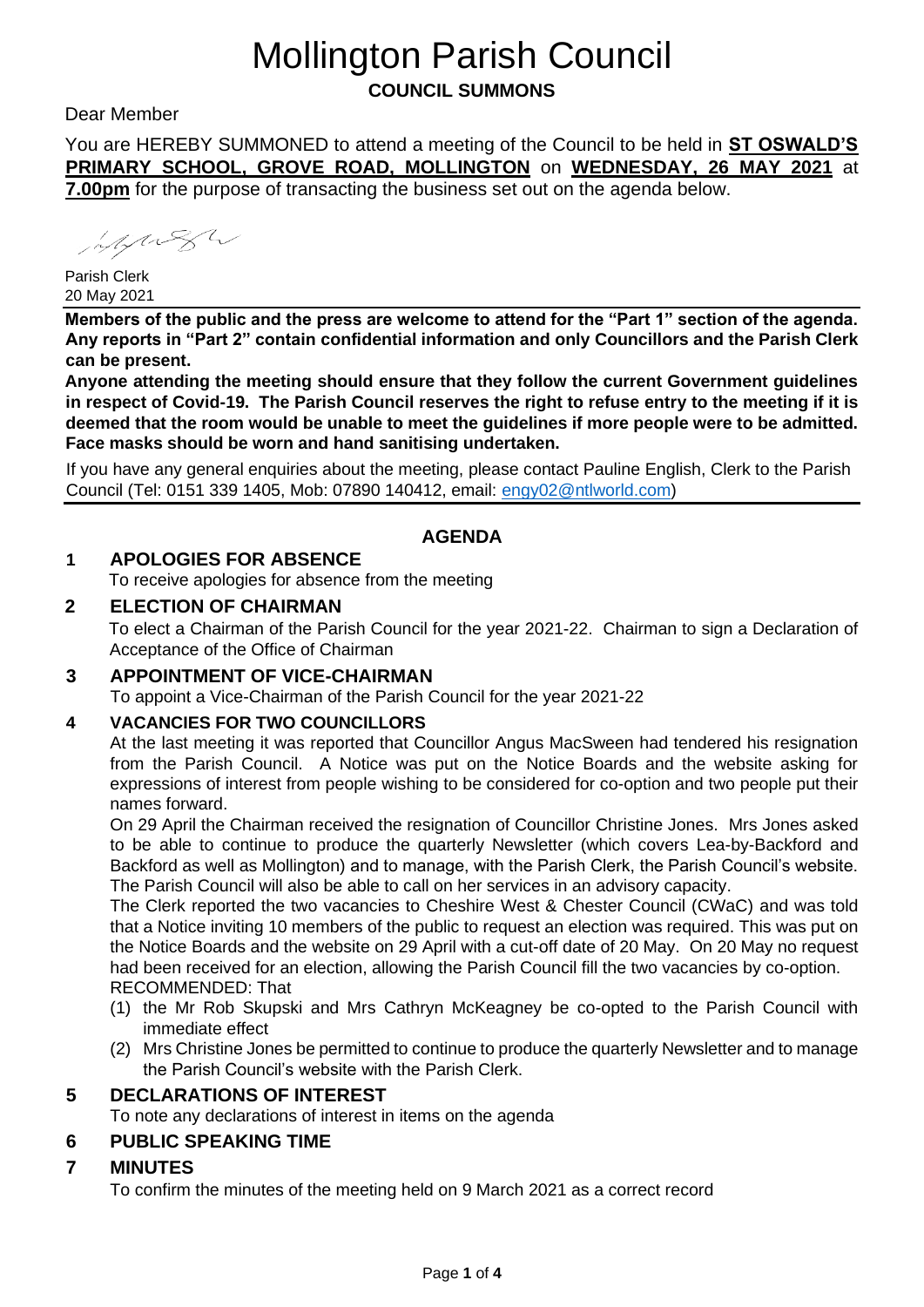## **8 AUDIT**

The Parish Council has appointed Mr David Cooper as internal auditor for the 2020-21 audit. Mr Cooper is not available in the middle of May to conclude the audit.

RECOMMENDED that a special meeting be convened in June to approve the Annual Governance Statement and the Annual Accounting Statement and to receive the Auditor's report.

## **9 REPRESENTATIVES ON OUTSIDE BODIES**

The Parish Council is entitled to representation on the following bodies:

- Backford Trust 2 representatives (currently Councillors Crowe and MacSween)
- War Memorial Trust (shared with Backford on a rotational basis)
- Village Hall Committee 1 representative (currently Councillor Mike Jones)

RECOMMENDED: That two Councillors be appointed to the Backford Trust and one to the Village Hall Committee

## **10 SCHEME OF DELEGATION**

Some issues do not require the input of all Councillors but could be undertaken by a Committee of three or more (three being the number required for a quorum) or by the Parish Clerk **(**Parish Council functions cannot be delegated to one single Councillor). A Scheme of Delegation is proposed. RECOMMENDED: That Councillors consider the proposed Scheme of Delegation \*

## **11 INSURANCE**

To consider the renewal of the Parish Council's insurance policy, which is currently with Ecclesiastical who provided the cheapest quotation. A renewal quotation has been received from Ecclesiastical, via Came & Co, of £168 + £50 administration, a total of £218 which is the same as last year.

RECOMMENDED: That the insurance policy with Ecclesiastical be approved.

## **12 RECEIPT OF AGENDA ETC BY EMAIL**

Councillors are required to give their approval to receiving meeting documents by electronic means. RECOMMENDED: That agenda, minutes and background documents be received by electronic means

## **13 FOLLOW UP ON ISSUES RAISED AT PREVIOUS MEETINGS**

- (1) Broadband in Mollington Village, including B4RN
- (2) Village Hall
- (3) Clearing the School Pond

## **14 HIGHWAYS, RIGHTS OF WAY AND AMENITY CLEANING**

To consider any current issues including:

- (1) Grove Road Speed Limit
- (2) Drainage Issues
- (3) Village Gateways

#### **15 COMMUNITY RESILIENCE PLANS**

The recent Flooding events in January, caused by Storm Christoph, has highlighted the importance and need for Community Resilience. The Joint Cheshire Emergency Planning Team (JCEPT) is offering assistance to Town and Parish Council in the creation of Community Emergency Plans. \* RECOMMENDED: That JCEPT be invited to attend the next meeting of the Parish Council

#### **16 TREES FOR CLIMATE CHANGE**

Funding is available for tree planting projects as part of The Mersey Forest's Trees for Climate Programme, to help create the woodlands of the future and offset carbon emissions. Grants are available to fund the purchase of trees, their planting and tree guards including advice for ongoing tree care and maintenance. \*

RECOMMENDED: That Members consider whether they wish to take advantage of this offer.

#### **17 PLANNING**

#### (1) Applications received for comment

| Application No. | Subject                                                                     | Comments by    |
|-----------------|-----------------------------------------------------------------------------|----------------|
|                 | 21/00444/FUL Demolition of existing conservatory, erection of single storey | <b>Expired</b> |
|                 | rear extension at 10 Well Lane, Mollington, Chester CH1 6LD                 |                |
|                 | 21/00992/TPO   Full removal of Beech Tree (T1) to ground                    | See below      |
|                 | level at Shackleton, Well Lane, Mollington, Chester, CH1 6LD                |                |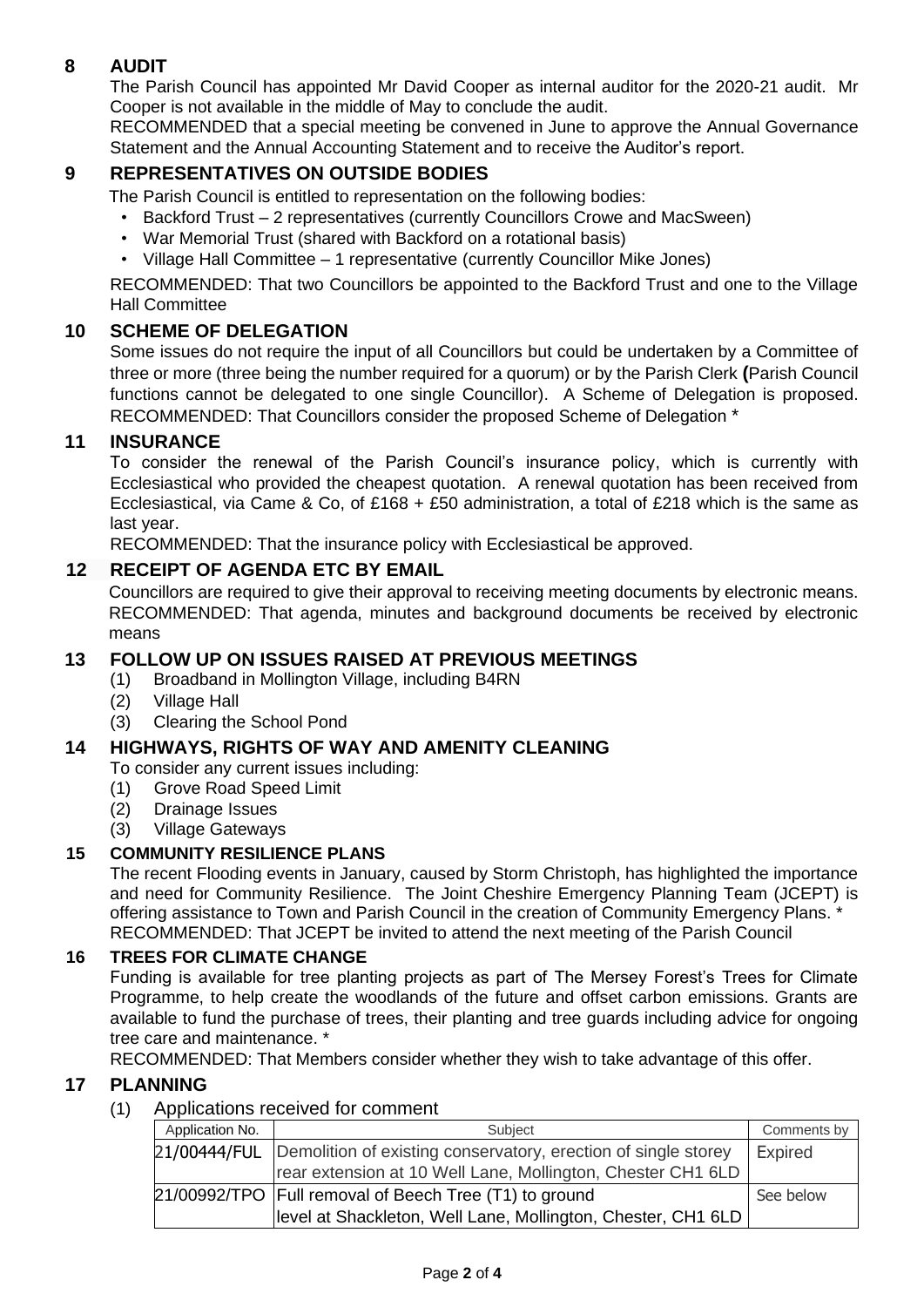| 21/01144/FUL | Single storey side/rear extension, alteration to side windows<br>at 7 Well Lane, Mollington, Chester CH1 6LD                                                                                                                                                                                                                                                                    | <b>Expired</b> |
|--------------|---------------------------------------------------------------------------------------------------------------------------------------------------------------------------------------------------------------------------------------------------------------------------------------------------------------------------------------------------------------------------------|----------------|
|              | 21/01380/FUL Demolition of existing garage, erection of detached garage to<br>front, single storey side extension, two storey and single<br>storey rear extensions at Greenacres, Townfield Lane,<br>Mollington, Chester CH1 6NJ                                                                                                                                                | 26 May 2021    |
|              | 21/00646/FUL Part single storey, part two storey extension to rear, and<br>erection of new garage to side; External alterations to convert<br>existing garage, add external insulation and render, replace<br>windows and doors; Addition of a pitched roof and balcony<br>over existing flat roofed garage/porch at Ashbourne House,<br>Well Lane, Mollington, Chester CH1 6LD | 10 June 2021   |

#### (2) Decisions made by CWaC since the last meeting of the Parish Council

| Application No. | Subject                                                                                | Status |
|-----------------|----------------------------------------------------------------------------------------|--------|
|                 | 21/00992/TPO Full removal of Beech Tree (T1) to ground level at Shackleton,   Approved |        |
|                 | Well Lane, Mollington, Chester, CH1 6LD                                                |        |

#### (3) Awaiting Decision

| 21/01144/FUL | Single storey side/rear extension, alteration to side windows at 7 Well Lane,<br>Mollington, Chester CH1 6LD                                                                                                                                                                                                                            |  |  |
|--------------|-----------------------------------------------------------------------------------------------------------------------------------------------------------------------------------------------------------------------------------------------------------------------------------------------------------------------------------------|--|--|
| 21/00444/FUL | Demolition of existing conservatory, erection of single storey rear extension<br>at 10 Well Lane, Mollington, Chester CH1 6LD                                                                                                                                                                                                           |  |  |
| 20/04324/FUL | Farm redevelopment including conversion of buildings to 6 dwellings,<br>demolition of several existing buildings and the erection of new agricultural<br>buildings at Warren Farm, Townfield Lane, Mollington                                                                                                                           |  |  |
| 20/04612/FUL | Replacement garage with new garage and workshop at Willow Brook<br>Meadow, Well Lane, Mollington                                                                                                                                                                                                                                        |  |  |
| 20/01430/FUL | Change of use of barns into hydro-therapy pool, gymnasium and annexe flat<br>for use in connection with the new dwelling at Elm Farm, Townfield Lane,<br>Mollington                                                                                                                                                                     |  |  |
|              | 20/03019/FUL Demolition of the existing building and structures and the erection of 6no<br>dwellings, creation of new public pedestrian and cycle path, and community<br>car park, together with associated landscaping, ecology mitigation and<br>infrastructure at  Former Mollington Grange Golf Club, Townfield Lane,<br>Mollington |  |  |
| 20/04168/FUL | Two storey front and side extension and detached garage at Dilkhush, 3<br>Feilden Court, Mollington                                                                                                                                                                                                                                     |  |  |

#### **18 FINANCE**

(1) **Payments** made since the last meeting

| Date     | Method      |                                                  | Amount   |
|----------|-------------|--------------------------------------------------|----------|
| 10.03.21 | <b>BACS</b> | Lea-by-Backford Parish Clerk-Books of Condolence | 44.93    |
| 29.03.21 | <b>SO</b>   | <b>Amenity Cleaner-wages March</b>               | 193.44   |
| 29.03.21 | <b>SO</b>   | Parish Clerk-salary March                        | 146.12   |
| 31.03.21 | <b>Bank</b> | Service Charge (3 months)                        | 18.00    |
|          |             | Total (included in the 2020/21 accounts)         | 447.42   |
|          |             | Opening balance at 1 April 2021                  | 4,786.04 |
| 27.04.21 | <b>BACS</b> | <b>CWaC-Playing Field licence</b>                | 300.00   |
| 28.04.21 | SO          | <b>Amenity Cleaner-wages April</b>               | 193.44   |
| 28.04.21 | <b>SO</b>   | Parish Clerk-salary April                        | 194.82   |
| 07.05.21 | <b>BACS</b> | ChALC Inv 2021/019 DK Planning (RJ)              | 25.00    |
|          |             |                                                  | 4,072.78 |

## (2) **Receipts**

| Source                                                          | Amount    |  |  |  |
|-----------------------------------------------------------------|-----------|--|--|--|
| Cheshire West & Chester Council - Precept                       | 12,000.00 |  |  |  |
| <b>CWaC Members' Budget-Newsletters</b>                         | 300.00    |  |  |  |
| Lea-by-Backford Parish Clerk-repayment cost of condolence books | 14.97     |  |  |  |
|                                                                 |           |  |  |  |

(3) **Closing Balance** at 20 May 2021 = £16,387.75